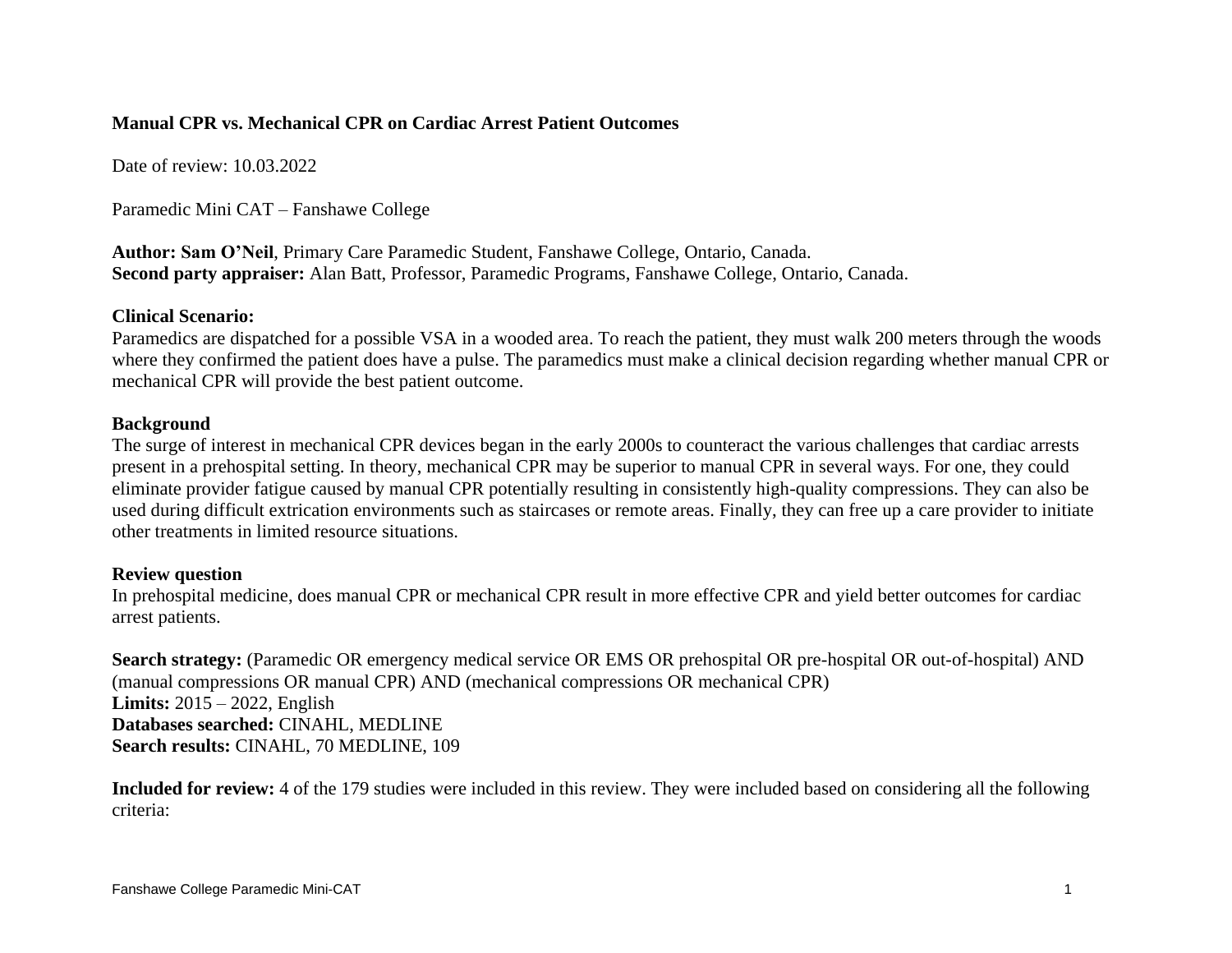- Relevance to Review Question: All terms, or a variation of the terms from the PICO question must be prevalent in the study

- Study Design: Studies must collect and compare data for mechanical and manual CPR or, be a review/meta-analysis of studies that did so.

- Sample Size: Studies containing the largest number of participants/patients were included.

- Date of Publication: Studies conducted recently were included.

| Title, author,          | <b>Study design</b> |                   |                     |                 |                  | <b>Weaknesses &amp;</b>    |
|-------------------------|---------------------|-------------------|---------------------|-----------------|------------------|----------------------------|
| vear                    | & LOE               | <b>Population</b> | <b>Intervention</b> | <b>Outcomes</b> | <b>Results</b>   | <b>Strengths</b>           |
| -Effectiveness of       | -The study          | -Included         | -Mechanical         | -The primary    | -15 studies      | <b>Strengths</b>           |
| <b>Mechanical Chest</b> | conducted a         | 18,474 adult      | CPR and             | outcome was     | were reviewed    | -Inclusion of many         |
| Compression             | systematic          | patients in       | manual CPR on       | ROSC of 20      | (six RCTs, two   | studies increased the      |
| Devices over            | search for          | non-traumatic,    | adult cardiac       | minutes or      | cluster RCTs,    | statistical power of the   |
| Manual                  | randomized          | out of hospital   | arrest patients.    | more after      | five             | analysis.                  |
| Cardiopulmonary         | controlled trials   | cardiac arrest.   |                     | resuscitation.  | retrospective    | -Trial sequential analysis |
| <b>Resuscitation: A</b> | between 2000        |                   |                     |                 | case-control,    | was used to confirm the    |
| Systematic              | and 2020 that       |                   |                     |                 | and two phased   | sufficiency of evidence.   |
| Review with             | compared any        |                   |                     |                 | prospective      | -High validity in          |
| Meta-analysis and       | device              |                   |                     |                 | cohort studies). | European and North         |
| <b>Trial Sequential</b> | mechanical          |                   |                     |                 | - The pooled     | American settings.         |
| Analysis,               | compressions to     |                   |                     |                 | estimates        | <b>Weaknesses</b>          |
| -Sheraton et al.,       | manual              |                   |                     |                 | summary effect   | -No uniform protocol for   |
| $-(2021)$               | compressions        |                   |                     |                 | indicated no     | CPR, ventilation,          |
|                         | for achieving a     |                   |                     |                 | significant      | training, timed device     |
|                         | ROSC.               |                   |                     |                 | difference       | deployment or              |
|                         | - Random            |                   |                     |                 | between          | environmental factors      |
|                         | effects             |                   |                     |                 | manual and       | across the studies that    |
|                         | metanalysis and     |                   |                     |                 | mechanical       | were reviewed.             |
|                         | trial sequential    |                   |                     |                 | compressions     |                            |
|                         | analysis            |                   |                     |                 | during CPR for   |                            |
|                         | conducted.          |                   |                     |                 | ROSC.            |                            |
|                         |                     |                   |                     |                 |                  |                            |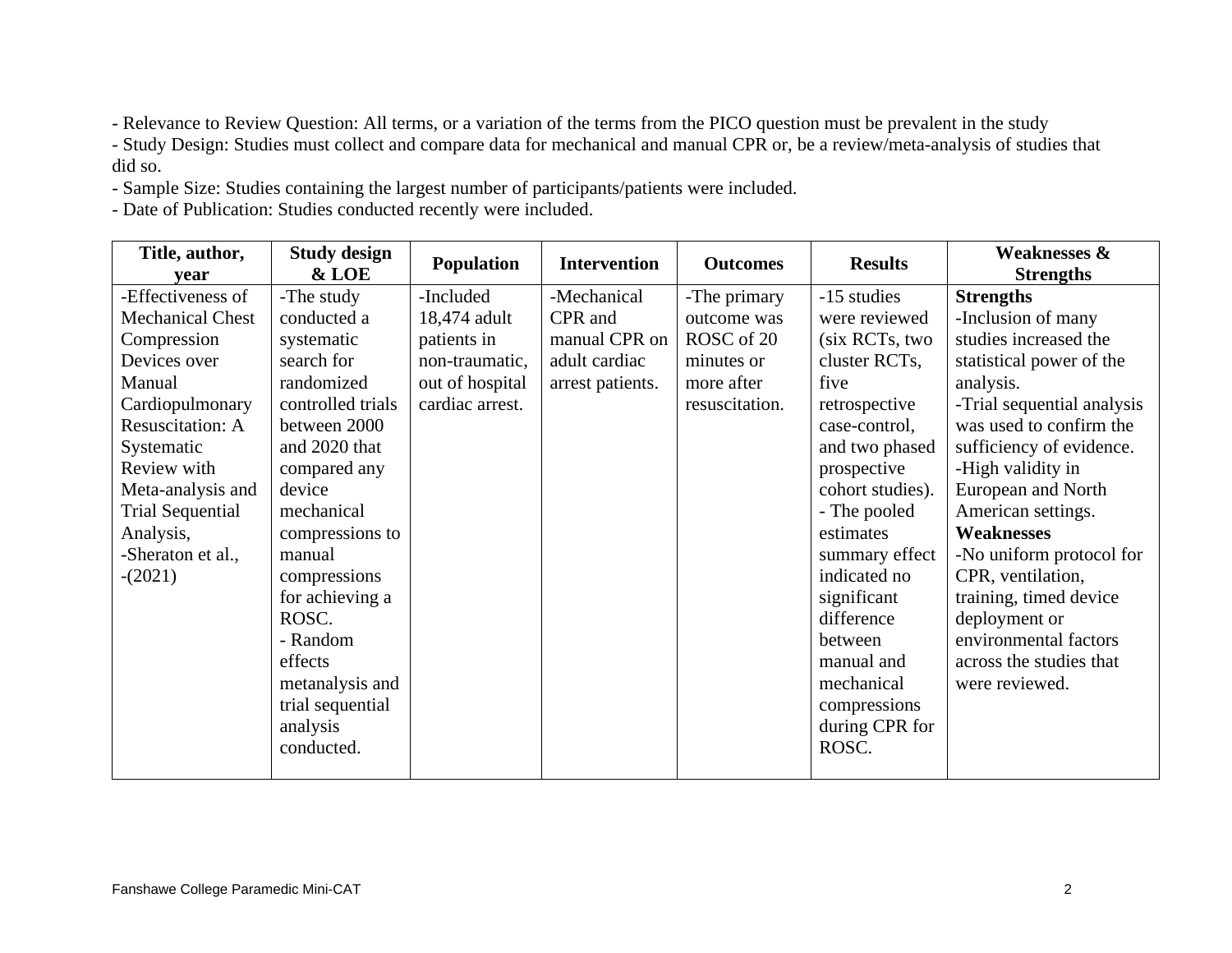| Title, author,    | <b>Study design</b> |                   |                     |                  |                   | <b>Weaknesses &amp;</b>   |  |
|-------------------|---------------------|-------------------|---------------------|------------------|-------------------|---------------------------|--|
| vear              | & LOE               | <b>Population</b> | <b>Intervention</b> | <b>Outcomes</b>  | <b>Results</b>    | <b>Strengths</b>          |  |
| -Mechanical       | -This study         | $-12,510$ out of  | -Mechanical         | -The primary     | -Evidence         | <b>Strengths</b>          |  |
| versus manual     | performed a         | hospital adult    | CPR and             | outcome was      | gathered from     | -Large sample size.       |  |
| chest             | meta-analysis       | cardiac arrest    | <b>Manual CPR</b>   | patient survival | the randomized    | -Studies taken from       |  |
| compressions for  | of randomized       | patients.         | on adult            | with positive    | controlled trials | several different         |  |
| out-of-hospital   | controlled trials   |                   | cardiac arrest      | neurological     | suggests that     | countries.                |  |
| cardiac arrest: a | to compare          |                   | patients.           | outcome to       | mechanical        | -Variety of outcomes      |  |
| meta-analysis of  | mechanical and      |                   |                     | hospital         | compressions      | assessed to measure       |  |
| randomized        | manual CPR.         |                   |                     | discharge        | did not improve   | patient outcomes.         |  |
| controlled trials | -5 randomized       |                   |                     | -Secondary       | survival,         | <b>Weaknesses</b>         |  |
| -Tang, Gu, $\&$   | controlled trials   |                   |                     | outcomes were    | neurological      | -The quality of evidence  |  |
| Wang              | included for        |                   |                     | survival to      | outcomes, or      | ranked moderate to low    |  |
| $-(2015)$         | analysis.           |                   |                     | hospital         | ROSC.             | due to high risk of bias  |  |
|                   |                     |                   |                     | admission,       | -Mechanical       | -Not all the trials       |  |
|                   |                     |                   |                     | hospital         | CPR reduced       | analyzed included the     |  |
|                   |                     |                   |                     | discharge,       | survival to       | primary and secondary     |  |
|                   |                     |                   |                     | ROSC, and        | hospital          | outcomes. Therefore, the  |  |
|                   |                     |                   |                     | long-term        | admission and     | data for each outcome     |  |
|                   |                     |                   |                     | survival (6      | hospital          | varies in validity        |  |
|                   |                     |                   |                     | months).         | discharge.        | -there were a small       |  |
|                   |                     |                   |                     |                  |                   | number of trials analyzed |  |
|                   |                     |                   |                     |                  |                   | and no publication bias   |  |
|                   |                     |                   |                     |                  |                   | analysis was conducted.   |  |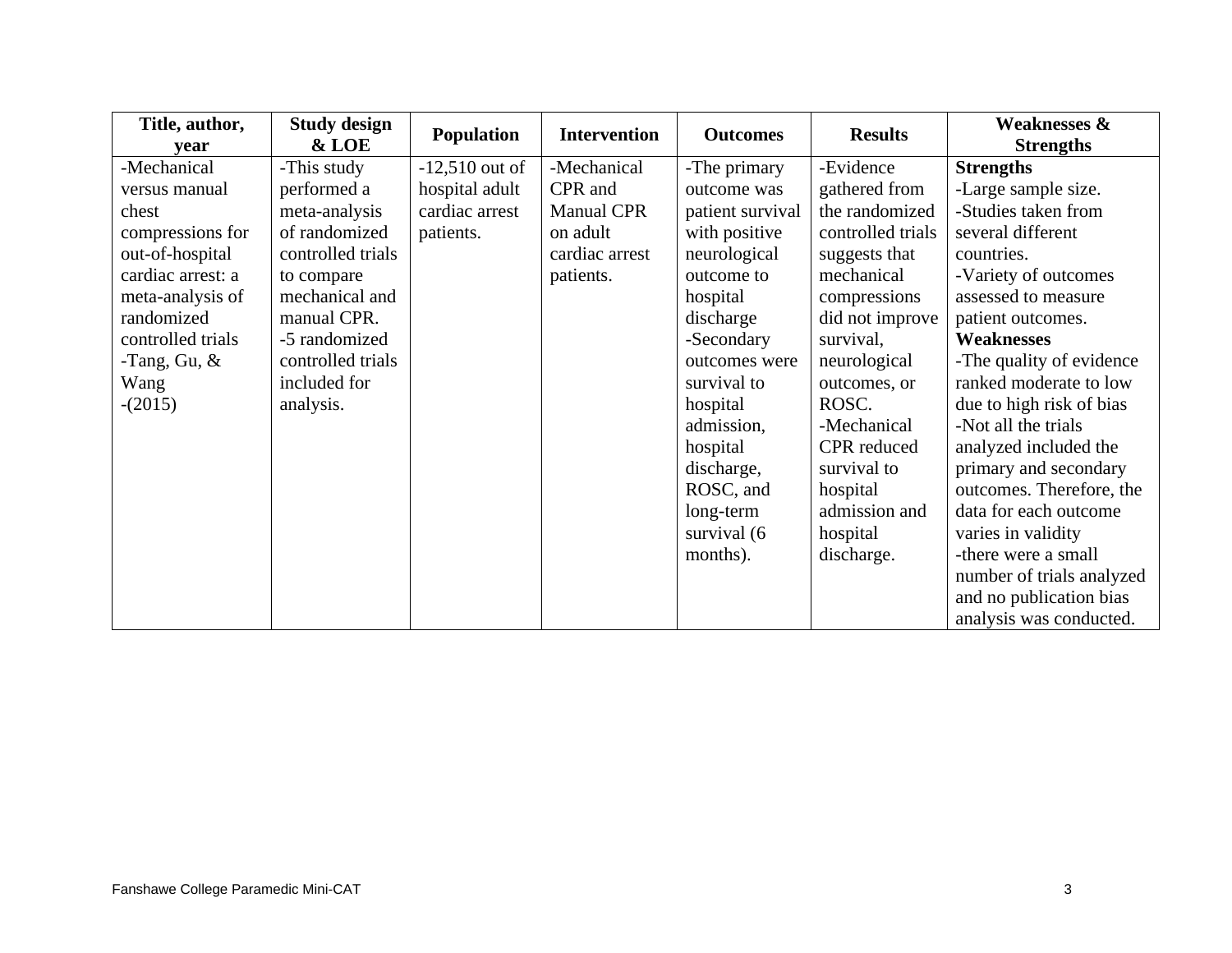| -Mechanical         | -This study was    | $-4,471$ non-    | $-1,652$ patients | -The primary      | $-30$ day       | <b>Weaknesses</b>         |
|---------------------|--------------------|------------------|-------------------|-------------------|-----------------|---------------------------|
| versus manual       | a cluster-         | traumatic out    | assigned to       | outcome was       | survival of     | -no data regarding the    |
| chest compression   | randomized         | of hospital      | received          | survival at 30    | LUCAS-2         | quality of CPR delivered  |
| for out-of-hospital | open-label trial.  | adult cardiac    | mechanical        | days following    | group was 6%    | by either group.          |
| cardiac arrest      | -Assessed          | arrest patients. | compressions      | cardiac arrest    | and 7% in the   | -robustness of            |
| (PARAMEDIC): a      | whether            |                  | from LUCAS-2      | -The secondary    | control group   | longitudinal results weak |
| pragmatic, cluster  | LUCAS-2            |                  | devices.          | outcomes were     | -ROSC was       | due to lack of reporting  |
| randomised          | mechanical         |                  | -2,819 patients   | <b>ROSC</b>       | 32% in          | regarding additional care |
| controlled trial,   | <b>CPR</b> devices |                  | assigned to       | maintenance       | LUCAS-2         | received.                 |
| -Perkins et al.,    | would improve      |                  | control group     | until transfer of | group           | -poor training and        |
| $-(2015).$          | survival from      |                  | who received      | care to medical   | compared to     | implementation of         |
|                     | out-of-hospital    |                  | manual            | staff, survival   | 31% in control  | LUCAS-2 device            |
|                     | cardiac arrests    |                  | compressions.     | to 3 months, 12   | group           | procedure among care      |
|                     | compared to        |                  |                   | months, and       | -Survived event | providers.                |
|                     | manual             |                  |                   | survival with     | was 23% in      | <b>Strengths</b>          |
|                     | compressions.      |                  |                   | favourable        | both groups     | -large sample size and    |
|                     | -Patients were     |                  |                   | neurological      | -Survival to 3  | consistent training and   |
|                     | randomly           |                  |                   | outcomes at 3     | months was 6%   | protocols among care      |
|                     | assigned at 1:2    |                  |                   | months.           | in both groups  | providers.                |
|                     | to the LUCAS-      |                  |                   |                   | -Survival to 12 | -patients randomly        |
|                     | 2 group or         |                  |                   |                   | months was 5%   | assigned to treatment     |
|                     | control group      |                  |                   |                   | in LUCAS-2      | groups.                   |
|                     | -included four     |                  |                   |                   | group and 6%    |                           |
|                     | UK services        |                  |                   |                   | in control      |                           |
|                     | consisting of 91   |                  |                   |                   | group           |                           |
|                     | urban and semi-    |                  |                   |                   | -Survival with  |                           |
|                     | urban stations     |                  |                   |                   | good            |                           |
|                     | and took place     |                  |                   |                   | neurological    |                           |
|                     | over 3 years       |                  |                   |                   | outcomes was    |                           |
|                     |                    |                  |                   |                   | 5% in LUCAS-    |                           |
|                     |                    |                  |                   |                   | 2 group and 6%  |                           |
|                     |                    |                  |                   |                   | in control      |                           |
|                     |                    |                  |                   |                   | group.          |                           |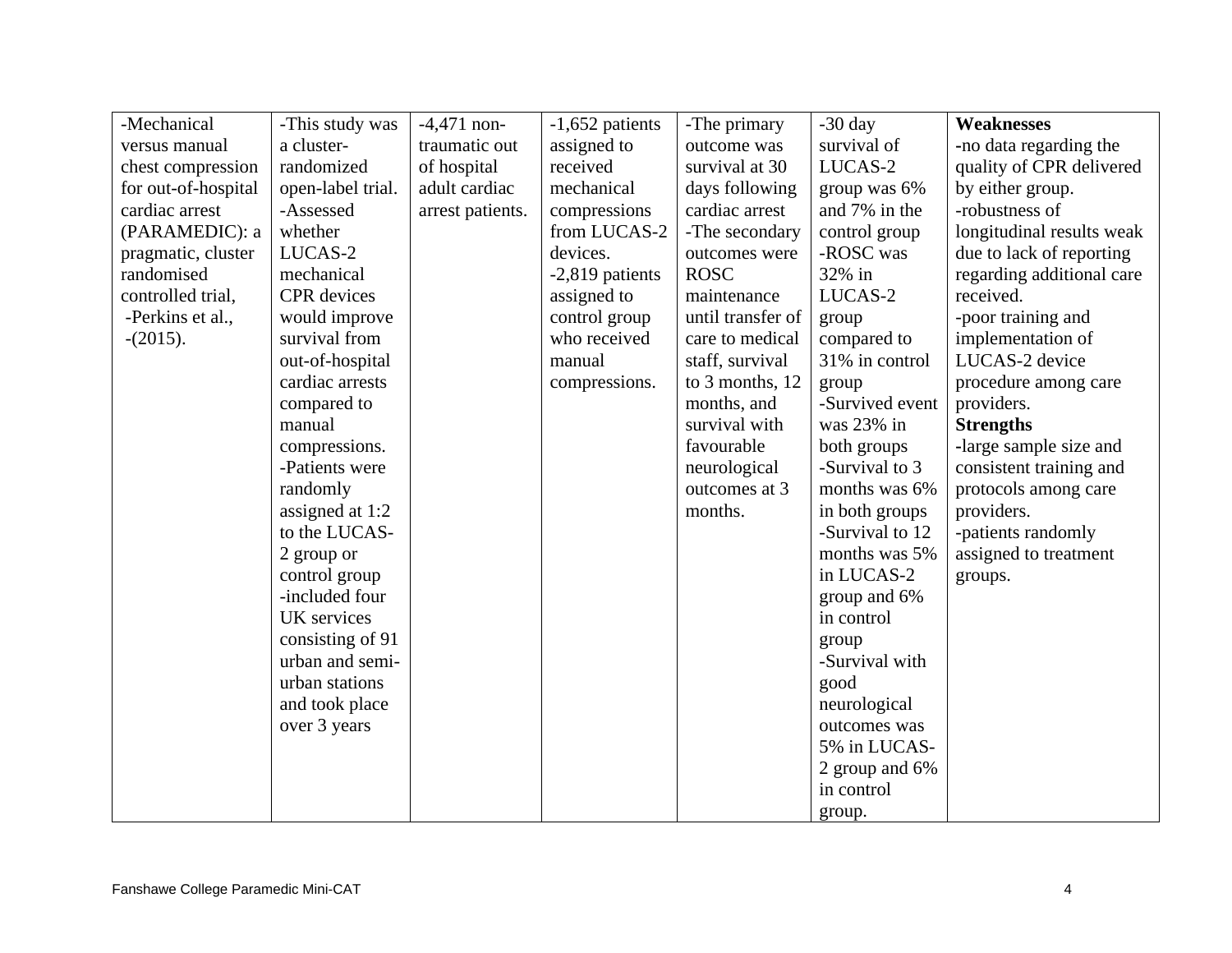| -The Efficacy of      | -A team of one  | $-13$        | -EMS team        | -the primary    | -Using the           | <b>Strengths</b>            |
|-----------------------|-----------------|--------------|------------------|-----------------|----------------------|-----------------------------|
| LUCAS in              | paramedic and   | paramedics   | completed one    | outcome was     | LUCAS:               | -The study used a           |
| Prehospital           | one EMT         | and 13 EMTs. | defibrillation,  | to compare      | -Rate was            | realistic pre-hospital      |
| <b>Cardiac Arrest</b> | completed       | -one $50kg$  | one airway       | <b>CPR</b>      | $112/min$ ,          | scenario to compare the     |
| Scenarios: A          | mock cardiac    | mannequin.   | placement two    | compression     | median               | methods of CPR.             |
| crossover             | arrest scenario |              | cycles of        | rate, depth,    | compression          | -consistent level of        |
| Mannequin Study,      | using a 50kg    |              | manual CPR       | release depth,  | depth, 36mm,         | training, experience,       |
| -Gyory et al.,        | mannequin.      |              | prior to         | hand/LUCAS      | compressions         | procedure, and              |
| $-(2017)$ .           | -each team      |              | attachment of    | position, and   | of adequate          | environment used to         |
|                       | conducted the   |              | the LUCAS        | time off of the | depth, 52%,          | isolate compressions as a   |
|                       | scenario twice; |              | device, and      | chest.          | compressions         | variable.                   |
|                       | once using      |              | continued CPR    | -time elapsed   | fully released       |                             |
|                       | manual CPR      |              | down two         | to critical     | was 93%,             | <b>Weaknesses</b>           |
|                       | and once using  |              | stairways and    | clinical and    | compressions         | -Participants had a lack of |
|                       | a LUCAS         |              | into the back of | transport       | with correct         | training and experience     |
|                       | device.         |              | an ambulance.    | events were     | positioning,         | using LUCAS device.         |
|                       | -crossover      |              | -the EMS team    | measured        | 91%, average         | -Poor mannequin/LUCAS       |
|                       | study in which  |              | continued CPR    | manually by     | time off chest       | contact.                    |
|                       | the same        |              | until the        | evaluators.     | was 15%              | -Unable to examine          |
|                       | mannequin       |              | standardized     |                 | -Arrival time at     | patient outcomes.           |
|                       | receives each   |              | ambulance and    |                 | litter 422           | -Mannequin weight           |
|                       | treatment from  |              | driver arrived   |                 | seconds, arrival     | considerably lighter than   |
|                       | each team of    |              | at the hospital. |                 | at ambulance         | that of the average         |
|                       | care providers. |              |                  |                 | 622 seconds,         | cardiac arrest patient.     |
|                       |                 |              |                  |                 | transport            | -Manual compressions        |
|                       |                 |              |                  |                 | initiation 664       | were completed during       |
|                       |                 |              |                  |                 | seconds.             | the first two cycles of     |
|                       |                 |              |                  |                 | -Using Manual        | CPR in both scenarios       |
|                       |                 |              |                  |                 | <b>Compressions:</b> | resulting in less LUCAS     |
|                       |                 |              |                  |                 | -Rate was            | data and a lack of robust   |
|                       |                 |              |                  |                 | 125/min,             | statistics.                 |
|                       |                 |              |                  |                 | median               |                             |
|                       |                 |              |                  |                 | compression          |                             |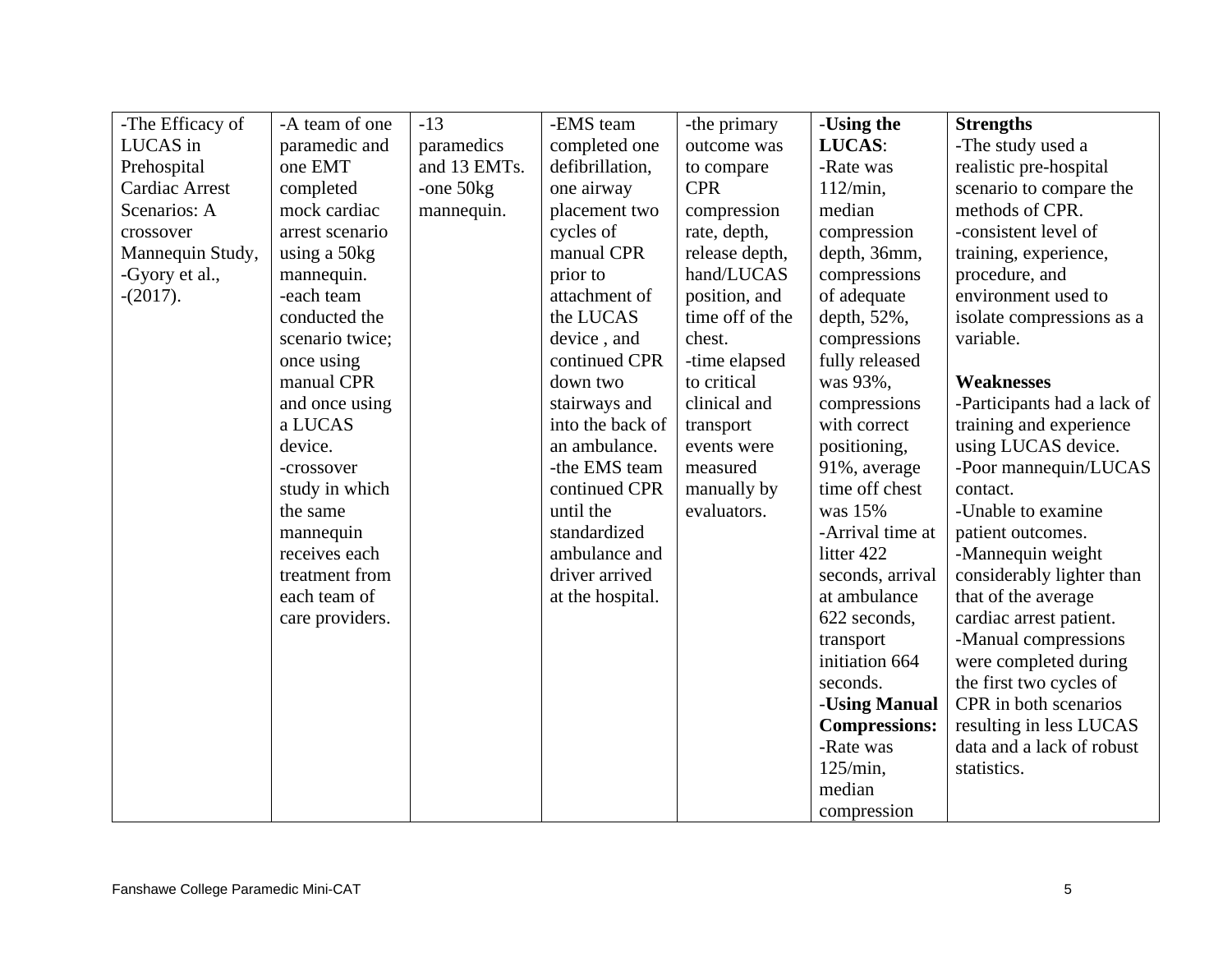| Title, author, | <b>Study design</b> |  | Population<br><b>Intervention</b> |  |                  | <b>Outcomes</b>  | <b>Results</b> | <b>Weaknesses &amp;</b> |
|----------------|---------------------|--|-----------------------------------|--|------------------|------------------|----------------|-------------------------|
| year           | & LOE               |  |                                   |  |                  | <b>Strengths</b> |                |                         |
|                |                     |  |                                   |  | depth was        |                  |                |                         |
|                |                     |  |                                   |  | 37mm,            |                  |                |                         |
|                |                     |  |                                   |  | compressions     |                  |                |                         |
|                |                     |  |                                   |  | of adequate      |                  |                |                         |
|                |                     |  |                                   |  | depth, 36%,      |                  |                |                         |
|                |                     |  |                                   |  | compressions     |                  |                |                         |
|                |                     |  |                                   |  | fully released   |                  |                |                         |
|                |                     |  |                                   |  | was 78%,         |                  |                |                         |
|                |                     |  |                                   |  | compressions     |                  |                |                         |
|                |                     |  |                                   |  | with correct     |                  |                |                         |
|                |                     |  |                                   |  | position, 96%,   |                  |                |                         |
|                |                     |  |                                   |  | average time     |                  |                |                         |
|                |                     |  |                                   |  | off chest was    |                  |                |                         |
|                |                     |  |                                   |  | 20%.             |                  |                |                         |
|                |                     |  |                                   |  | -Arrival time at |                  |                |                         |
|                |                     |  |                                   |  | litter 369       |                  |                |                         |
|                |                     |  |                                   |  | seconds, arrival |                  |                |                         |
|                |                     |  |                                   |  | at ambulance     |                  |                |                         |
|                |                     |  |                                   |  | 538 seconds,     |                  |                |                         |
|                |                     |  |                                   |  | transport        |                  |                |                         |
|                |                     |  |                                   |  | initiation, 565  |                  |                |                         |
|                |                     |  |                                   |  | seconds.         |                  |                |                         |

#### **Comments:**

The studies suggested that there was no significant difference in patient outcomes between manual and mechanical CPR regarding several factors. Considering this, it can be suggested that the routine use of mechanical CPR over manual CPR may be unwarranted. However, this does not mean that the use mechanical CPR devices should be completely discounted. It is well established that out of hospital cardiac arrests present additional challenges due to limited resources, difficult environments, and the need for transport. There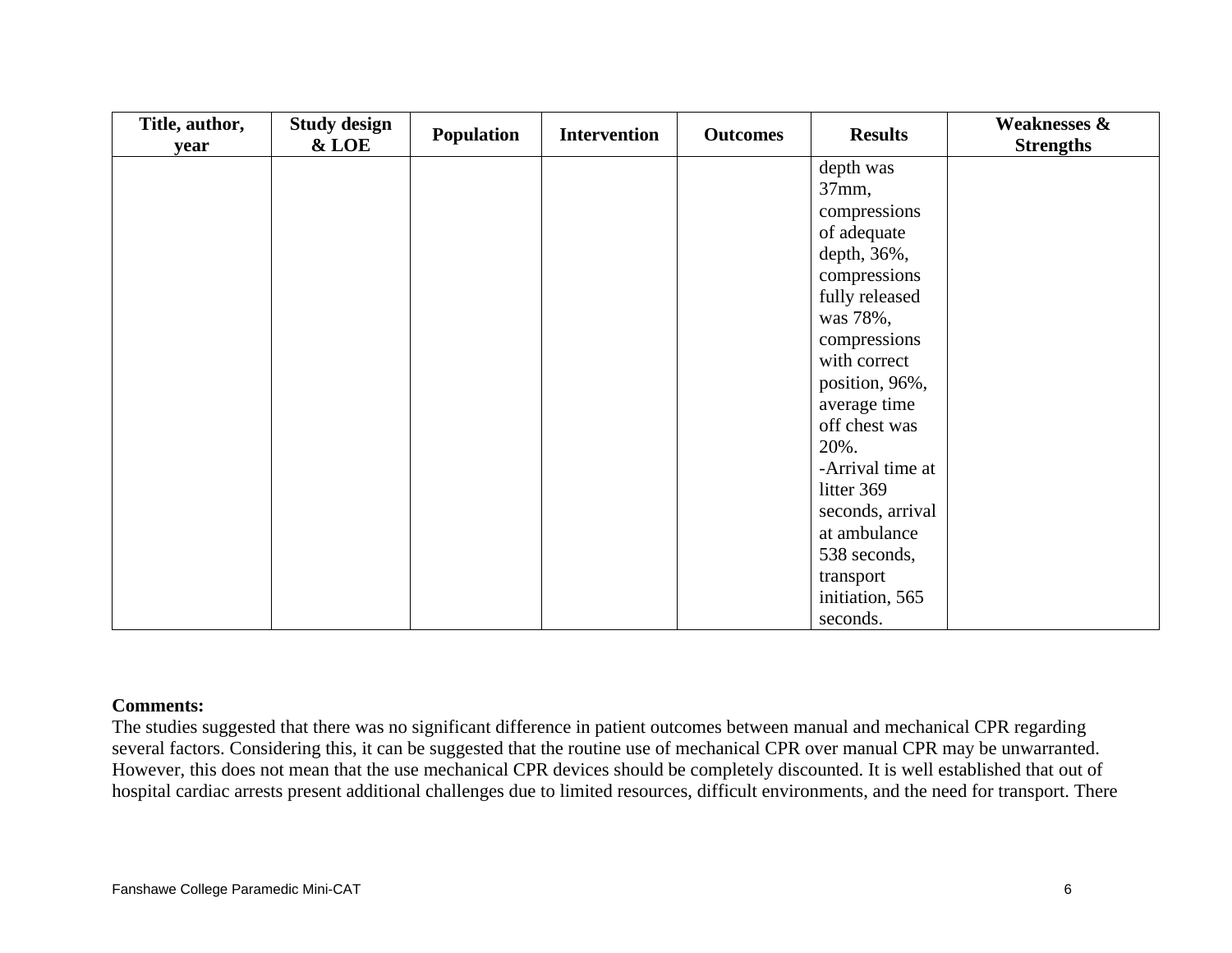is potential for a mechanical CPR device to combat these challenges and improve patient care. Future research should look to compare mechanical and manual CPR in specific scenarios to refine the use of mechanical CPR in the pre-hospital environment.

### **Considerations:**

Throughout the literature on mechanical compressions and manual compressions there are several issues that continuously arise. The first of these issues is that the care providers often have limited training and experience using the mechanical CPR devices which lead to complications regarding its application and slowed transport. This is one issue that can be corrected in future research by offering pre-study training or drafting qualified study candidates. Another issue is the absence of double-blind clinical trials. This of course is unavoidable given the nature of CPR; however, it does leave the research more vulnerable to bias among the subjects. Comparing the effects of manual and mechanical CPR can also be difficult because there are many other factors that influence patient outcomes. This can make it difficult to isolate and analyze the intervention's impact. This comment can be made regarding nearly all pre-hospital care research because any research conducted in a controlled environment can be rendered useless given the infinite environmental variables. However, any research conducted under these variables is subject to scrutiny regarding their affect on the outcome.

#### **Clinical bottom line:**

When determining the best option for patient care, a clinically sound decision should be made whether to use mechanical or manual CPR. Using a mechanical CPR device may be beneficial in complicated environments or where resources are limited. However, it can delay transport times and initiation of CPR in the prehospital setting. There is no conclusive evidence that mechanical CPR improves patient outcomes and therefore it should be used situationally to the best judgment of the paramedic.

## **References**

- Gyory, R. A., et al. (2017). The Efficacy of LUCAS in Prehospital Cardiac Arrest Scenarios: A Crossover Mannequin Study. *The western journal of emergency medicine*, *18*(3), 437–445. https://doi.org/10.5811/westjem.2017.1.32575
- Perkins, G. D., et al. (2015). Mechanical versus manual chest compression for out-of-hospital cardiac arrest (PARAMEDIC): a pragmatic, cluster randomised controlled trial. *The Lancet, 385(9972),* 947–955. doi: 10.1016/s0140-6736(14)61886-9
- Sheraton, M., et al. (2021) "Effectiveness of Mechanical Chest Compression Devices over Manual Cardiopulmonary Resuscitation: A Systematic Review with Meta-analysis and Trial Sequential Analysis." *Western Journal of Emergency Medicine vol. 22(4),* 810–819. doi:10.5811/westjem.2021.3.50932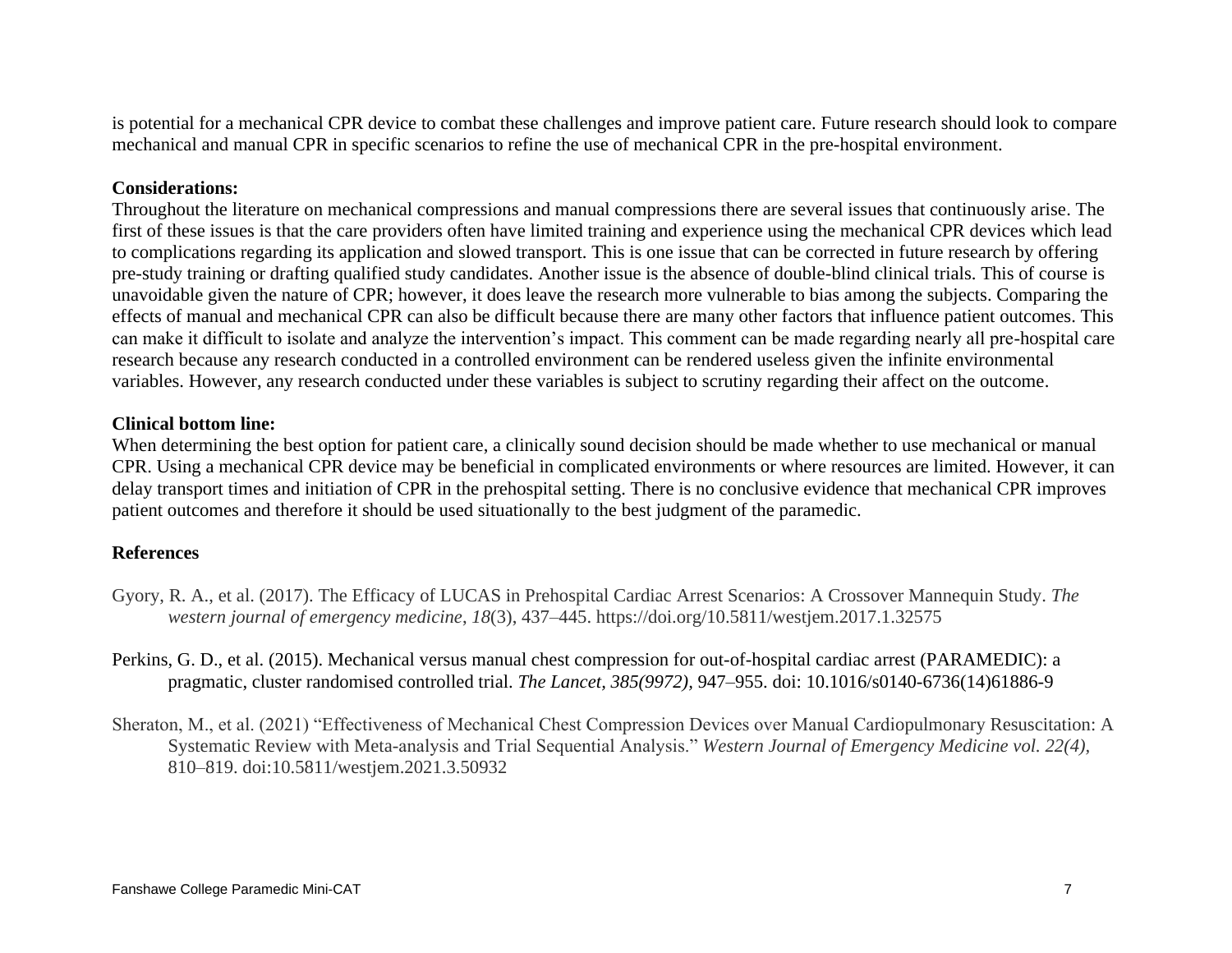Tang, L., et al. (2015) "Mechanical versus manual chest compressions for out-of-hospital cardiac arrest: a meta-analysis of randomized controlled trials." Scientific reports vol. 5(15635), doi:10.1038/srep15635

# **Appendix**

| $\mathbf{S}$ The Efficacy $\circ$ X | $\overline{\mathbf{L}}$ Mechanical ve $\mathbf{x}$ |                                                                                                                                                  | ◯ Manual vs Me X   ◯ Mechanical ve X   ※ Fanshawe Col X   ● Databases: Pu X |                                                               |                                                                                                   | <b>D</b> Result List: (Pa X                           | <b>B</b> Result List: (Pax | $+$                          |                               | σ                     | $\times$ |
|-------------------------------------|----------------------------------------------------|--------------------------------------------------------------------------------------------------------------------------------------------------|-----------------------------------------------------------------------------|---------------------------------------------------------------|---------------------------------------------------------------------------------------------------|-------------------------------------------------------|----------------------------|------------------------------|-------------------------------|-----------------------|----------|
| C<br>→<br>$\leftarrow$              | ↶                                                  | n web-p-ebscohost-com.ezpxy.fanshawec.ca/ehost/resultsadvanced?vid=6&sid=4331c31f-a4f4-4ac9-8832-f9f7ba3e3743%40redis&bquery=(Paramedic+OR+emerg |                                                                             |                                                               |                                                                                                   |                                                       |                            |                              | $\overrightarrow{P}$<br>☆     | (S)                   |          |
| <b>III</b> Apps                     | Home - Netflix                                     | & Ketamine Toxicity -<br>B National EMS Rese                                                                                                     |                                                                             |                                                               |                                                                                                   |                                                       |                            |                              |                               | <b>E</b> Reading list |          |
| <b>New Search</b>                   | <b>Publications</b>                                | <b>CINAHL Subject Headings</b>                                                                                                                   | <b>Evidence-Based Care Sheets</b>                                           | <b>Quick Lessons</b>                                          | More v                                                                                            | Sign In                                               | Folder                     | <b>Preferences</b>           | Languages $\rightarrow$       | Help                  |          |
|                                     |                                                    | Searching: CINAHL Plus with Full Text   Choose Databases                                                                                         |                                                                             |                                                               |                                                                                                   |                                                       |                            |                              |                               |                       |          |
| <b>EBSCOhost</b>                    |                                                    | (Paramedic OR emergency medical service OR EM                                                                                                    |                                                                             | Select a Field (optional) -                                   | <b>Search</b>                                                                                     |                                                       |                            |                              |                               | <b>FANSHAWE</b>       |          |
|                                     | $AND -$                                            |                                                                                                                                                  |                                                                             | Select a Field (optional) -                                   | $Clear$ $\Omega$                                                                                  |                                                       |                            |                              |                               |                       |          |
|                                     | $AND -$                                            |                                                                                                                                                  |                                                                             | Select a Field (optional) -                                   | $\left( \begin{matrix} + \end{matrix} \right)$<br>$(\mathord{\hspace{1pt}\text{--}\hspace{1pt}})$ |                                                       |                            |                              |                               |                       |          |
|                                     | <b>Basic Search</b>                                | <b>Advanced Search</b><br>Search History -                                                                                                       |                                                                             |                                                               |                                                                                                   |                                                       |                            |                              |                               |                       |          |
|                                     | <b>Search History/Alerts</b>                       |                                                                                                                                                  |                                                                             |                                                               |                                                                                                   |                                                       |                            |                              |                               |                       |          |
| <b>Print Search History</b>         | <b>Retrieve Searches</b>                           | <b>Retrieve Alerts</b>                                                                                                                           | Save Searches / Alerts                                                      |                                                               |                                                                                                   |                                                       |                            |                              |                               |                       |          |
|                                     | Select / deselect all                              | <b>Search with AND</b><br><b>Search with OR</b>                                                                                                  | <b>Delete Searches</b>                                                      |                                                               |                                                                                                   |                                                       |                            |                              | <b>Refresh Search Results</b> |                       |          |
| Search<br>ID#                       | <b>Search Terms</b>                                |                                                                                                                                                  |                                                                             | <b>Search Options</b>                                         |                                                                                                   | <b>Actions</b>                                        |                            |                              |                               |                       |          |
| S <sub>1</sub><br>□                 |                                                    | R (Paramedic OR emergency medical service OR EMS OR                                                                                              |                                                                             | Limiters - Published Date: 20150101-20221231                  |                                                                                                   | View Results (70) <i>i</i> View Details <b>d</b> Edit |                            |                              |                               |                       |          |
|                                     |                                                    | prehospital OR pre-hospital OR out-of-hospital) AND (manual<br>compressions OR manual CPR) AND (mechanical compressions OR                       |                                                                             | Expanders - Apply related words; Apply equivalent<br>subjects |                                                                                                   |                                                       |                            |                              |                               |                       |          |
|                                     | mechanical CPR)                                    |                                                                                                                                                  |                                                                             | Search modes - Find all my search terms                       |                                                                                                   |                                                       |                            |                              |                               |                       |          |
| <b>Pofino Populto</b>               |                                                    | Search Results: 1 - 10 of 70                                                                                                                     |                                                                             |                                                               |                                                                                                   |                                                       | $\mathsf{D}$               | click to chat $\odot$        |                               | Share -               |          |
|                                     | Ξi                                                 | m.                                                                                                                                               | W                                                                           |                                                               |                                                                                                   |                                                       |                            | ◆ 7°C Rain showers へ □ ● 图 ● | 后(3)                          | 2:53 PM<br>2022-02-22 | 垦        |